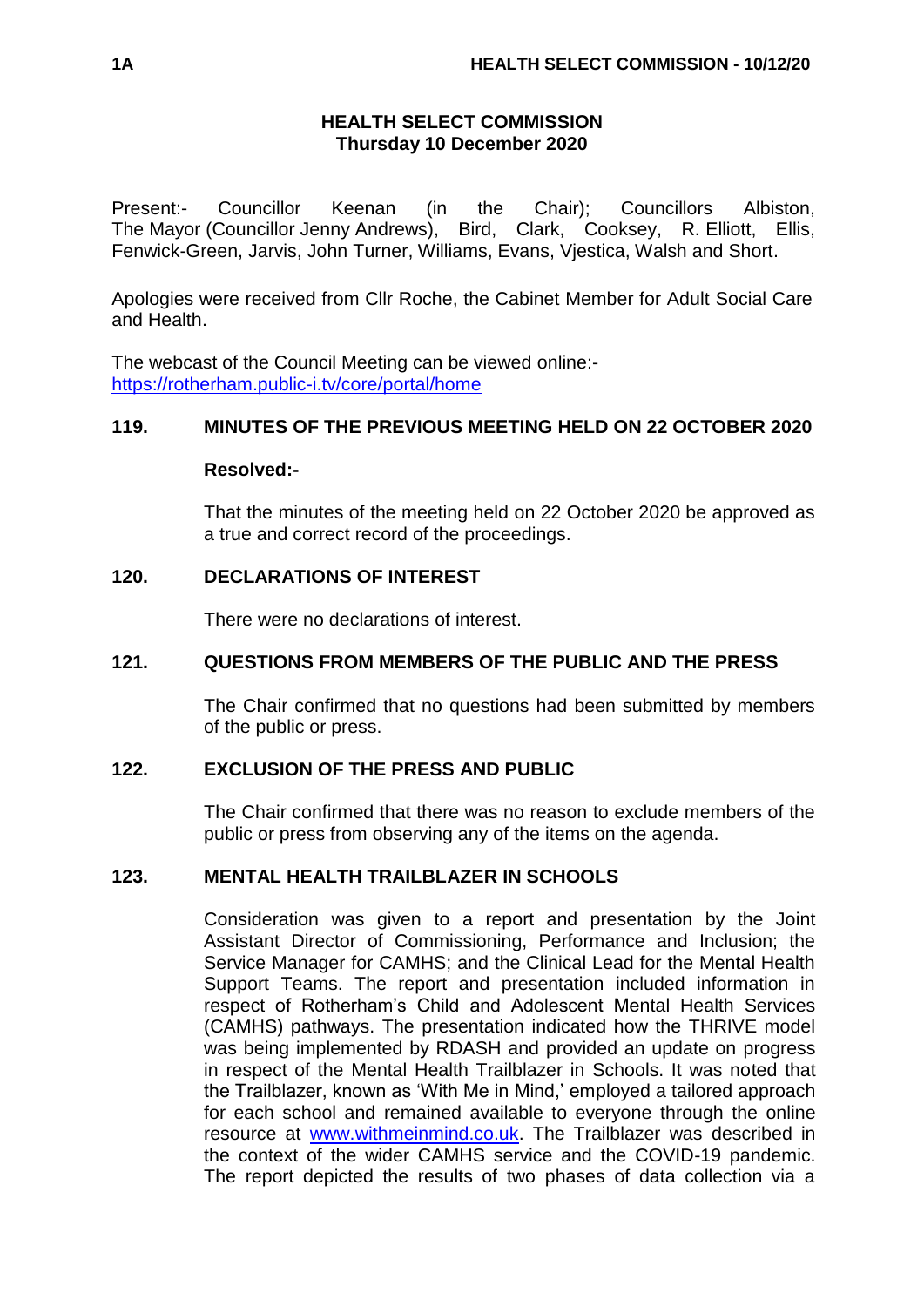survey of young people as part of an annual lifestyle survey initiative. The first data collection efforts took place during the first period of national lockdown and again during October, with the survey having closed just before the second national lockdown began.

In discussion, Members noted the resilience of young people during the pandemic and the possibility of an element of attrition in the data. It was noted that HELIOS likely came into service at the optimal time, just as the pandemic was starting. Members expressed hope that young people would be encouraged to see any positive efforts and progress that have come with the pandemic. The response noted the importance of the Wellbeing for Education returning, and the importance of mental wellbeing of staff remaining at the forefront of priorities so that staff can be more resilient as well. Some children have a lot of protective factors as far as family environment and economic factors, but some children will not have as much protection from these areas, so flexibility has to be built into the programmes to reflect and respond to children's needs. The engagement of young people via digital technology has been really positive, and some young people are more likely to engage with digital support as a gateway, which is something that will continue to be utilised after the pandemic.

Members observed the distribution of values for male and female patients, and the apparent movement of cases from severe to less severe over the course of treatment. The response noted that the numbers are still low for statistical significance, but if, after a year of data collection, gender-based trends persist, this would certainly receive attention.

Members also requested clarification around the percentage of children who reported feeling that their mental health had worsened. The response clarified that in October 2020, 48% of respondents said their mental health had not changed and 13% said it had improved.

Further clarification was also requested around the role of schools in collecting the survey information. It was clarified that all responses are anonymous, so there is no way to know which person had responded. Assurance was given that all schools took the survey seriously and identified which age groups responded at which times, so that whole group interventions and appropriate support could be made available. Assurances were provided that the service had followed up with the schools to ensure that the appropriate support had been provided.

Members also requested additional information about the provision of mental health services to special schools and young people with autism and disabilities. The response noted that the pilot included only 22 schools currently, which have adopted the 'With Me in Mind' programme. These do include Rowan and Aspire which had high numbers of students with education health care plans (EHCPs). The programme did not include the special schools at the moment, because the links into special schools already had well-established pathways, and it was understood that the learning disability pathway within the CAMHS service was already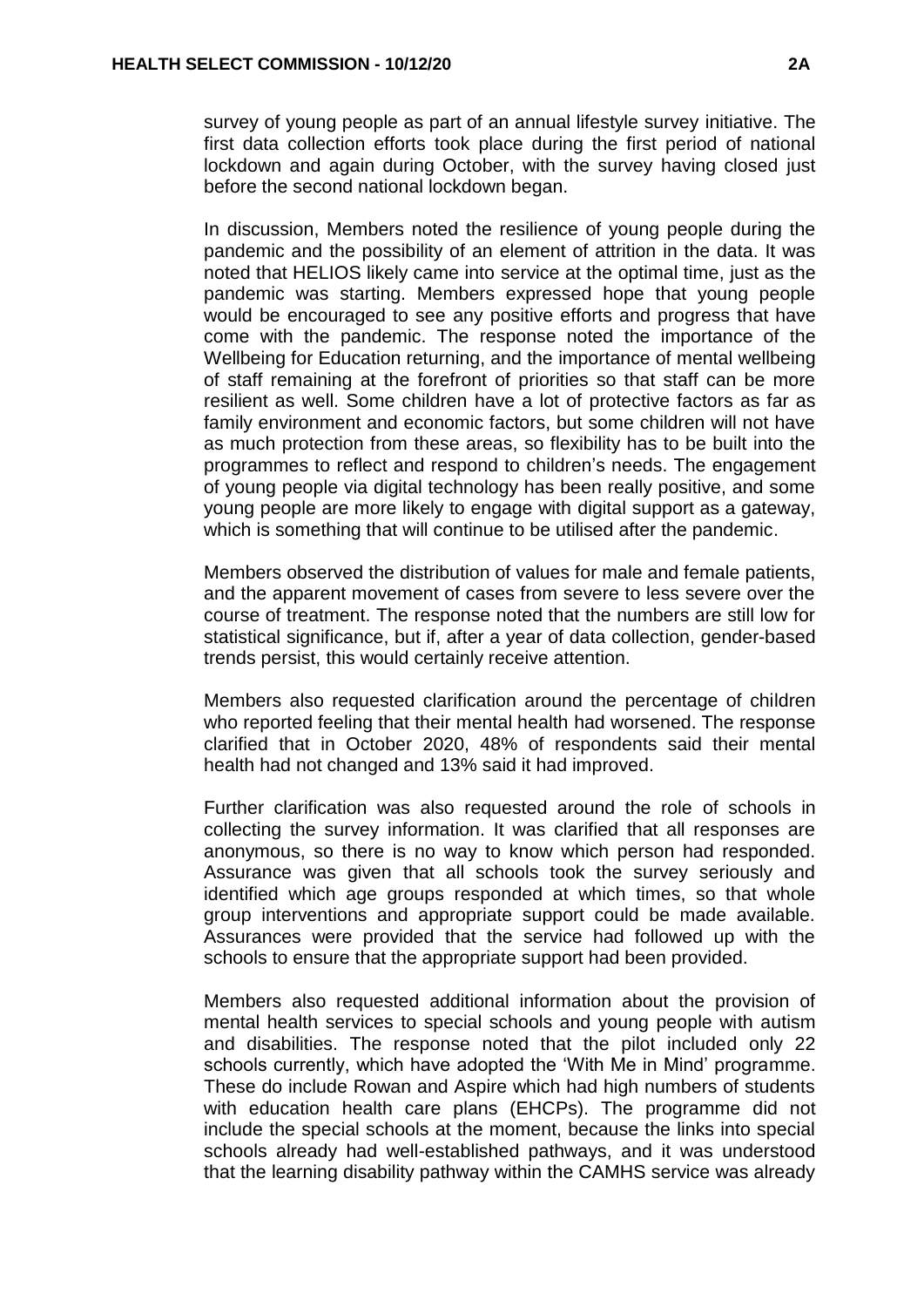very strong. Many students with disabilities receive support through that pathway instead of 'With Me in Mind.' Aspirations are to bid for a school to host the programme in future. This bid would be submitted as soon as it is announced, and that opportunity would include the special schools. Further assurances were requested and offered in a future update regarding the learning and intellectual disability pathway.

Members also requested further interpretation of the responses from young people who described feeling angry, which was a new emotion surfacing in the October survey. Members expressed interest in knowing might be the contributing factors behind this change. In response, officers noted that the addition of anger to the responses reflects the overall population. The response of "With me in Mind" and the response of supporting the workforce was to better provide the needed support to young people who are presenting with the whole range of emotions, including anger. It is true that young people's experiences were unique to them and different from the usual, but the data shows some respondants being able to place the emotion and a mixture of emotions. Especially among older children whose future plans and exams have been disrupted, this mixture can include anger. It was noted that no major trends were displaying in terms of young people's anger. So much has happened in a short period of time, and as time goes by, a more complete picture will be available.

Members lauded the positive outcomes the programme is expected to continue to achieve and requested clarification around when schools were closed in relation to the survey period. The response clarified that the data taken from April to June 2020 was during a period that the schools were closed. Members observed that based on the time frame of the survey, perhaps not much can be taken from the data collected while schools were closed. Members further observed that the data seemed overly positive because it often happens that unless there is a relationship with the person who is collecting the information, children often report more positive feelings than they really feel. Members requested that future data be benchmarked to national research reports. The response from officers clarified that these are not the figures for the wider CAMHS service, but for "With Me in Mind." The sample size was noted to be still rather small currently, but evidence-based approaches had delivered reliable outcomes as represented in the report.

Members noted the complexity of children's lives, and that for many children being home was not safe but rather stressful during the pandemic. Members requested clarification around digital interventions and how these were being delivered safely. Members also expressed interest in knowing how service providers respond to dropping connectivity during a session, or how to handle risks around triggering and emotional needs during the remote sessions given the possibility of the session being suddenly disconnected. Partners and officers noted their awareness that some children had difficulty with digital interventions and access, so remote interventions were offered alongside face-to-face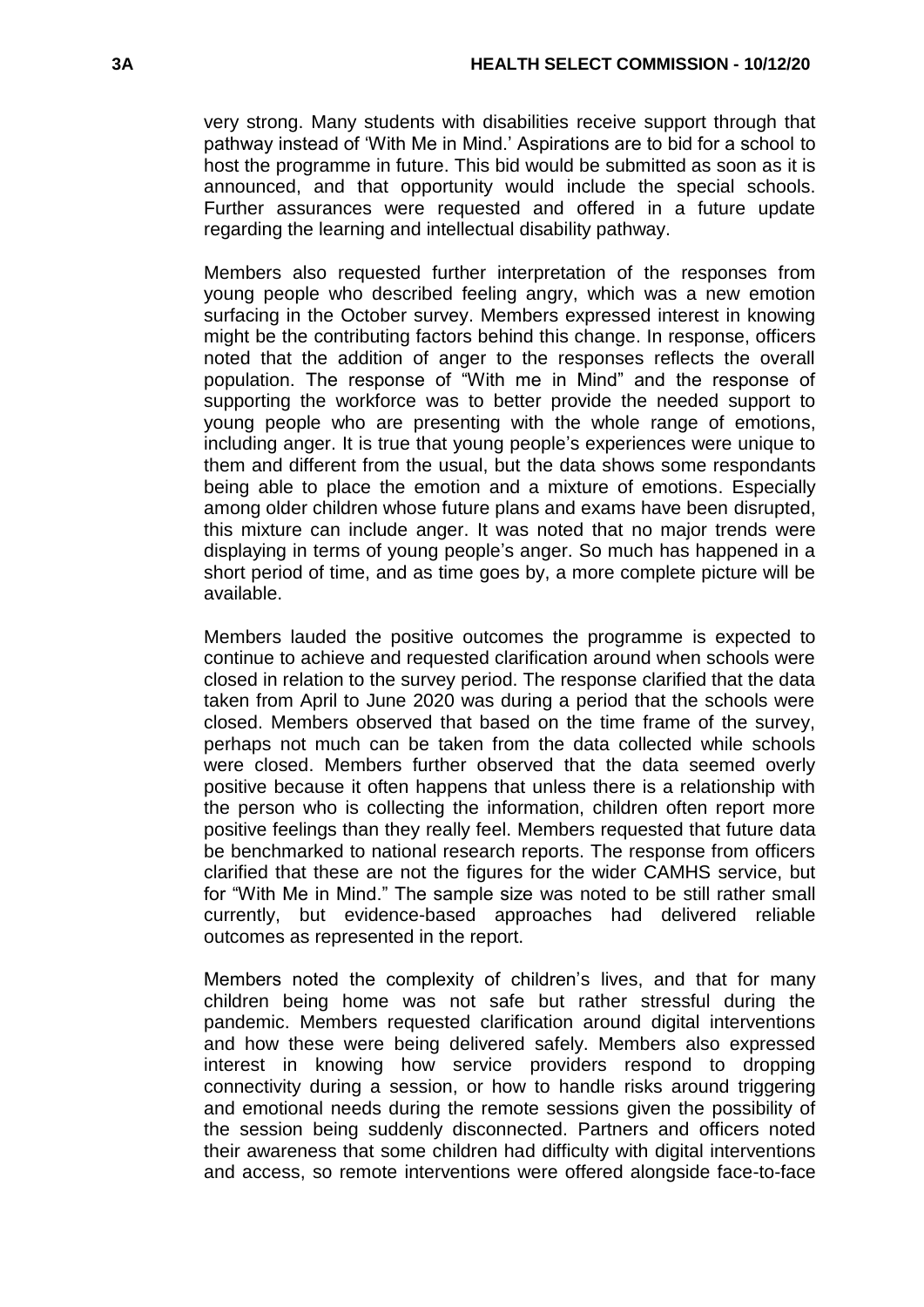so that children can share openly with the provider. There was an app that has been implemented that allows young people to chat confidentially and openly with the provider, but it was understood that some children would not naturally choose a remote intervention. The digital offer did have its limitations, for example, in the cases of specialised therapies such as those for trauma. Sometimes the support that was needed was best delivered in person, but the service was using a range of approaches to ensure that the service was delivered effectively.

Members requested information about how children with complex needs were being identified and reached; furthermore, how early was "early intervention" and were preventative interventions being used. The response described how children were identified through consultation and that the whole school approach was being developed and strengthened to respond faster. Preventative interventions were facilitated by the wholeschool approach and the whole workforce approach, because part of the intention was to get entire groups of children receiving preventative interventions rather than relying on specialised services.

Members requested further long-term updates that consider how the programme was serving and meeting the needs of a variety of different young people. The response from officers averred that as the one-year anniversary of the programme was just passing, more long-term equalities implications will become clear and will be included in future assessments of the programme.

Members requested information around any negative response from schools. The response from officers was that engagement from schools had been very strong overall, but a few schools had been unable to prioritise the survey with their students. This decision by a few of the schools reflected the strategic mobilising of their response in terms of supporting young people at this time. The education wellbeing return had been rolled out across the term, with 140 people represented at these events, which were focused on strategies. Attendees then cascaded these approaches more widely within their organisations. This suggested that schools were taking the emotional wellbeing and mental health of their students very seriously and were making proactive decisions about how to mobilise support to their students based on the resources available to them during this time.

Members requested information about technological poverty in terms of young people being unable to access online resources. The response from officers reported that some young people had been loaned equipment from schools to be able to access the services remotely, and that process has been straightforward and had been easily arranged with the schools. During lockdown, government funding supported laptops being sent out and distributed to children during the summer term.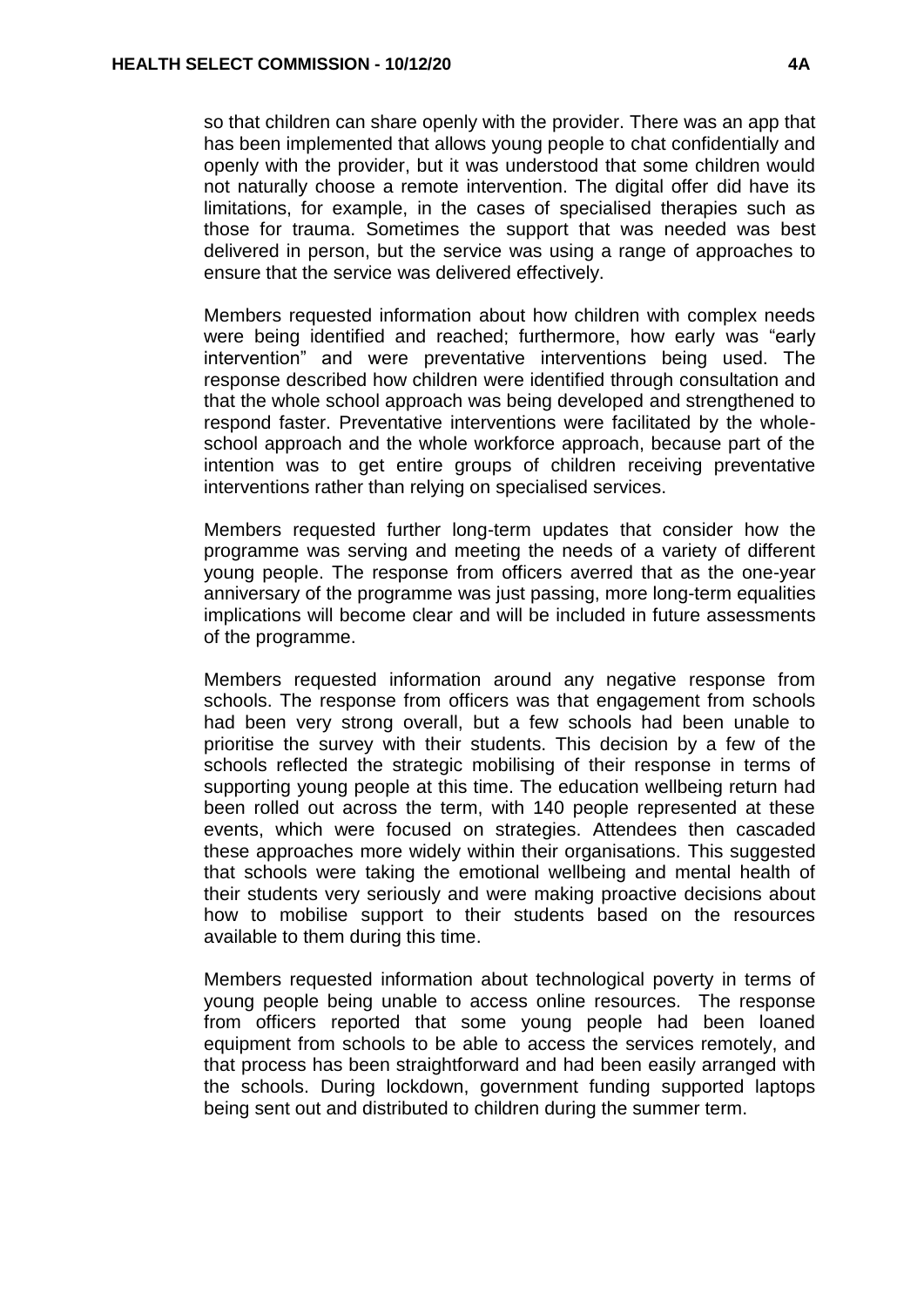Members expressed curiosity if the service was prepared for a delayed spike in demand related to the pandemic. The response from officers noted that they were monitoring it closely and expecting an increase in demand, and ensuring they were agile enough to respond to a spike if one presents. The response is being prepared through the front end of the service as well, through consultations, advice, and coordinated support work with the partner network to respond early in the event of a spike.

Further detail was requested as to the efforts in place to keep from having long wait times for young people in need of services. From a CAMHS point of view, the service maintained a response time within a 24-hour period. A designated team responded to urgent and crisis referrals. Processes were in place to guide young people to the right point in the service for them. Data was analysed to detect and understand bottlenecks and remove any delays.

Members requested further clarification around wait times. The response from officers reaffirmed that there was no wait time in terms of initial access, as the response is within 24 hours. There were waits for psychological therapy and into the neurodevelopmental pathway, but not for referrals. The service reviews all referrals into the service within 24 hours, and comprehensive assessments for starting a more structured intervention for a young person were done in a timely manner, so that the young person is seen within 8 weeks for the initial appointment.

## **Resolved:-**

- 1. That the report be noted.
- 2. That the next update be brought in 12 months' time.
- 3. That the Chair of Improving Lives Select Commission give consideration to investigating young patients' access to technology with a view to preventing digital exclusion from mental health services.

## **124. NEURO-DEVELOPMENTAL PATHWAY**

Consideration was next given to a related report on the redesign of the neurodevelopmental pathway. The presentation described the significant challenges that had led to the redesign of the pathway and the progress that had been achieved. It was noted that formerly, the rate of referral that could be accommodated for assessment by the pathway was 15 children per month. The average referral rate was 50 per month, creating a considerable waiting list. In the six months that led up to school closures in early 2020, the rate had increased to an average of 69 referrals per month. Wait times varied based on the child's journey, and the interventions they had received previously, and what had been available to them in their particular circumstances. These interventions included those for autism, ADHD or both of these together. These variables made it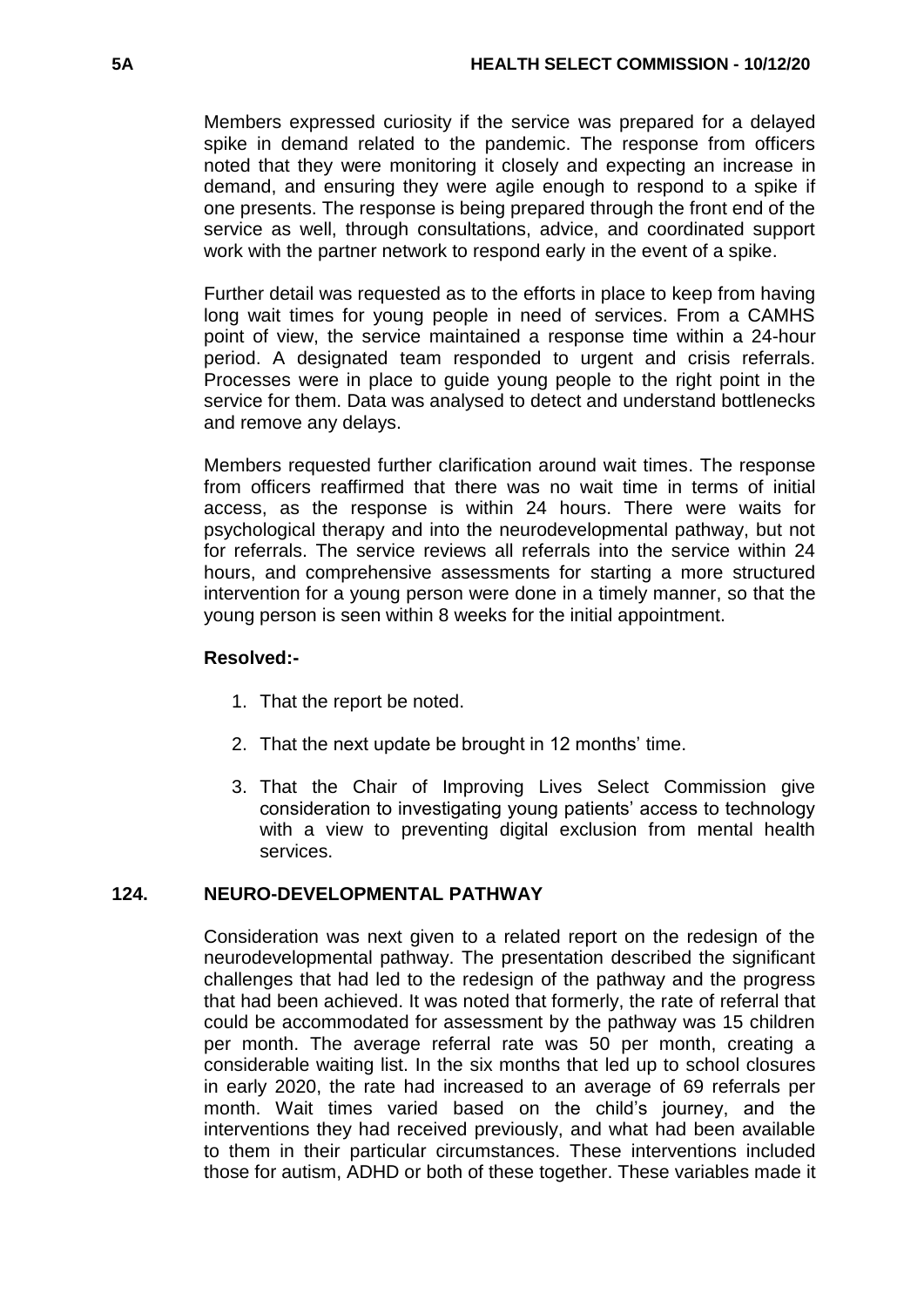difficult to calculate an average wait time, but it was known that the wait times were too long. Therefore, a bid had been completed for the digital pilot of HELIOS and the redesign was undertaken. The bid requested funding to add 180 assessment. Starting with the families who had been waiting longest, the waiting list had been progressed. 220 families had requested digital pathways. Anyone waiting had begun to be picked up by HELIOS, working with the CCG and RDASH, who were putting in place a trust-wide compact with several different approaches available.

Details regarding the impact on families and the funding breakdown were also provided as part of the presentation. Initially, the clinical team had been quite disconnected from the rest of the process and the providers. The emphasis had been formerly on clinical diagnosis. Therefore, the new vision was to meet the needs of children who present with neurodiversity. There is a network in place to put support strategies in place. Families can then decide whether to progress to a formal diagnosis or not.

Whole school approaches were being implemented in tandem with specialist approaches, provided free to schools at the point of access. Previously, this support was offered at a cost to schools, but because of the funding in place, it can now be offered for free to schools.

A structured and consistent resource pack had also been developed. Some schools were prepared to provide a robust and secure response, while other schools may not be able to provide such a strong response. A website was provided that would provide the resources to any staff who are supporting children and who may themselves need support or to access education.

The stated aspiration was that, rather than training programmes sitting behind a diagnostic threshold, these trainings would now be available without a diagnosis, and families can even self-refer. This removed previous challenges that prevented families from accessing support.

The clinical team had formerly been quite isolated from the rest of the team, which meant they had not had access to all the contextual information that was needed to feed into the diagnostic process. Part of the investment had enabled a multidisciplinary team to be established, including a licensed clinical psychologist. This team had helped with triaging and providing vital contextual information where more information was required for diagnostic work. This team also provided support and advice to families awaiting an assessment. In the new year, it was expected that more work would be done to find out how to provide additional support to people on the waiting list.

Between March and August, schools were closed; therefore, the rates of referral has dropped to 46 new referrals. At this rate, it was possible to keep pace with the number of referrals. It was likely to be a three-year trajectory to progressing through the waiting list and ensuring that the waiting list does not build back up.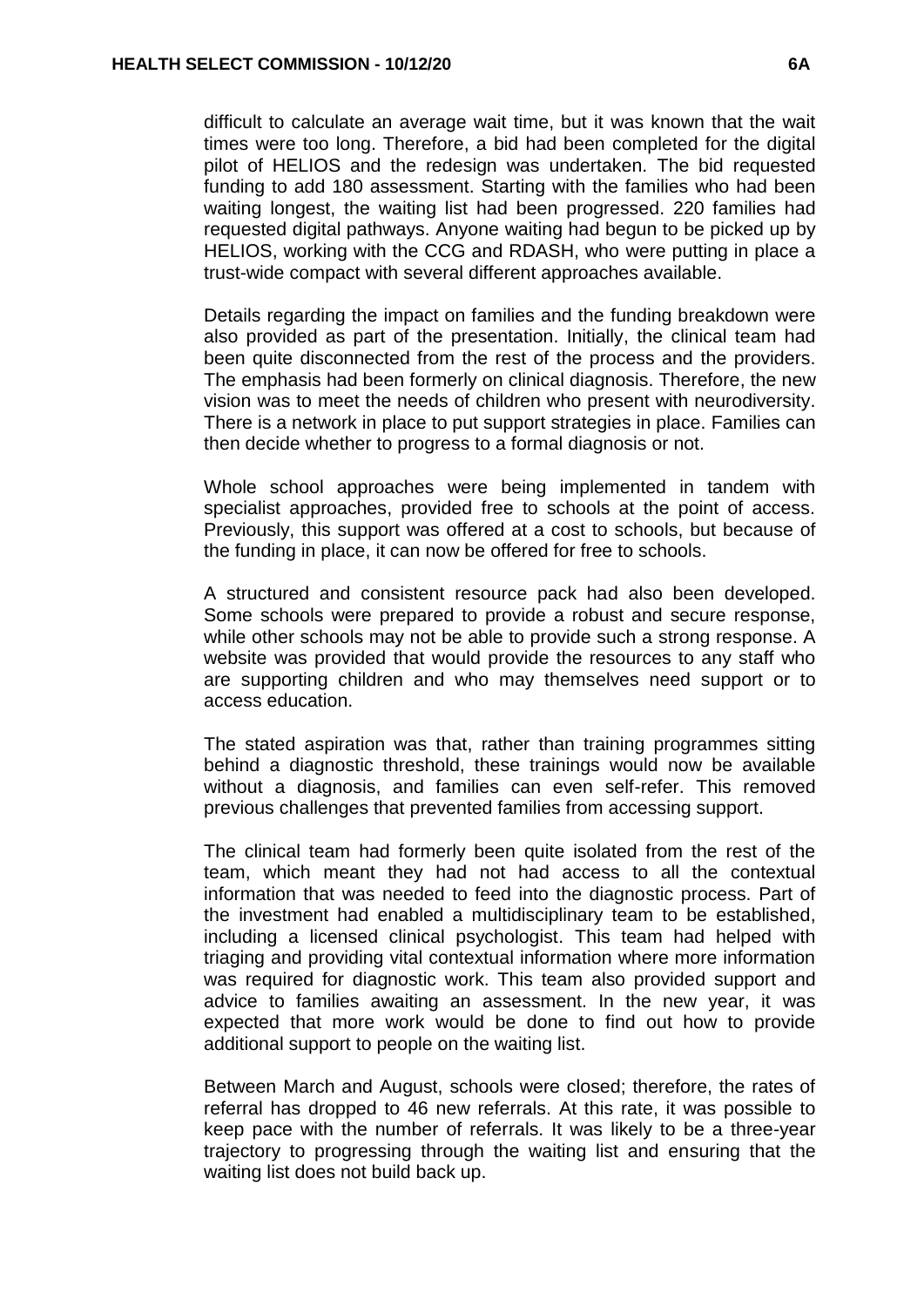In discussion, Members wished to receive clarification around the waiting times and the size of the waiting list. Members reaffirmed concerns that referral rates may likely go up. Officers responded that the size of the waiting list was indeed concerning, and that all the leadership of the Rotherham Place Board were owning the situation and investing in working to resolve it. The reduction in the waiting list relies on the team's being able to manage the number of cases coming in. If previous levels of 69 referrals per month return, this would create a problem for bringing down the waiting times. The money had been invested as effectively as possible, but the size of the challenge could not be underestimated and had to be watched closely. Locally and nationally within this area, it was very specialised work, and there had been real challenges with recruiting. It was observed to be also a national problem.

Further interpretation was requested around the resources required to respond to Rotherham's statistical rate of autism diagnosis which is nearly twice the national average. The response from officers noted that it would be unlikely that the rates of autism in Rotherham would be significantly higher than other areas, but it could be that because of good practice and a strong parent/carer forum, awareness in Rotherham could be higher. There may be higher rates of diagnosis in Rotherham than in other areas, and for this reason, it is important to move support outside of the diagnosis threshold. This way strategies and resources that respond to the range of need are available regardless of whether the child has received a formal diagnosis.

Members noted that scaling the response and support would be possible based on the current pathway and the changes that had been implemented under the redesign. The response from officers likewise noted that expanding would be possible despite limitations on the capacity of the physical team and the ability to recruit.

Members requested more information around digital poverty as a factor within the model for parents and carers. The response from officers noted that any pathway or intervention that relies on people having the equipment and the data bandwidth would have limitations as a result. The HELIOS platform relied on a certain level of technical equipment and broadband. One of the difficulties was that HELIOS could not work with families who did not have that level of technology available to them. This was not unique to the neurodevelopmental pathway, and it was noted that, whilst migrating to digital potentially creates capacity, the service was mindful of families who were not able to access it this way. The other priority was patient choice. Whilst the team were always offering the choice of digital, some families chose to wait for access to interventions by face-to-face means.

Members noted the progress that had been made and noted the positive trajectory over the years and anticipated to continue in the years ahead. It was asked whether the children receiving interventions were able to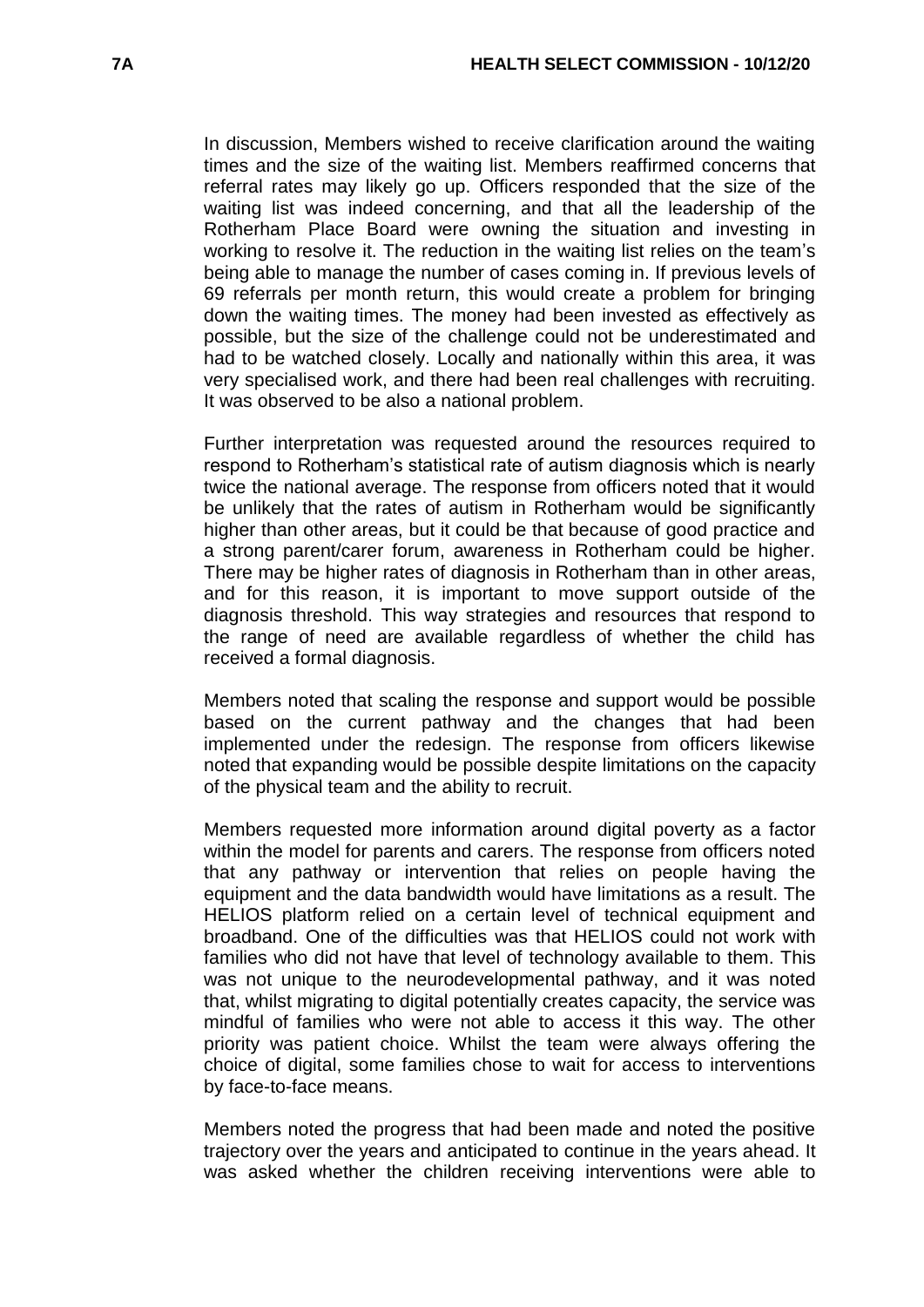speak out clearly, or whether the parents speak over the children. The answer was offered in writing following the meeting.

Members also noted that the patient satisfaction rate dipped only slightly when the cohort was the largest, which suggested that the high approval numbers for small cohorts were genuinely positive and much the same as those for the largest ones.

More information was requested as to the support that was available to children and families whilst awaiting assessment. The response from officers noted that an information sharing agreement had been made between CAMHS and the Local Authority, to enable the team to see which schools the children attend, and whether early help or social care were involved. Those schools who had the largest number of children waiting for assessment were prioritised for group strategies for support, but as work in schools has had to be put on hold this year, it was work that would be revisited and continued.

#### **Resolved:-**

- 1. That the report be noted
- 2. That the next update be brought in 12 months' time, and that information about support for children with learning disabilities be included in the report.

## **125. HEALTHWATCH UPDATE**

An informal briefing was provided by Lesley Cooper of Healthwatch Rotherham. The briefing provided an update on activities since October. This included two new staff on board and settled into post, two newsletters had been published on the last Friday of each month.

The report on Discharge from Hospital had been circulated and well received locally. There had been only 12 responses from Rotherham on the national survey, but the case studies included had been quite powerful and received recognition from Healthwatch England and the CQC. One of these had even garnered further media attention and subsequent publishing nationally. A response had been promised from the Hospital and policies were being reviewed following the report.

Other projects had moved forward as well. Collaborative work had been undertaken with HARP (Health Access to Refugees Project) to address a gap in attention on the experience and needs of refugees' access to health. Two third-year medical students had spent four weeks with Healthwatch to look at loneliness and obesity, with a report by each student forthcoming on the website. Work also continues on visiting in care homes, but with less response than anticipated, which suggested that either the problem in Rotherham was not as substantial as has been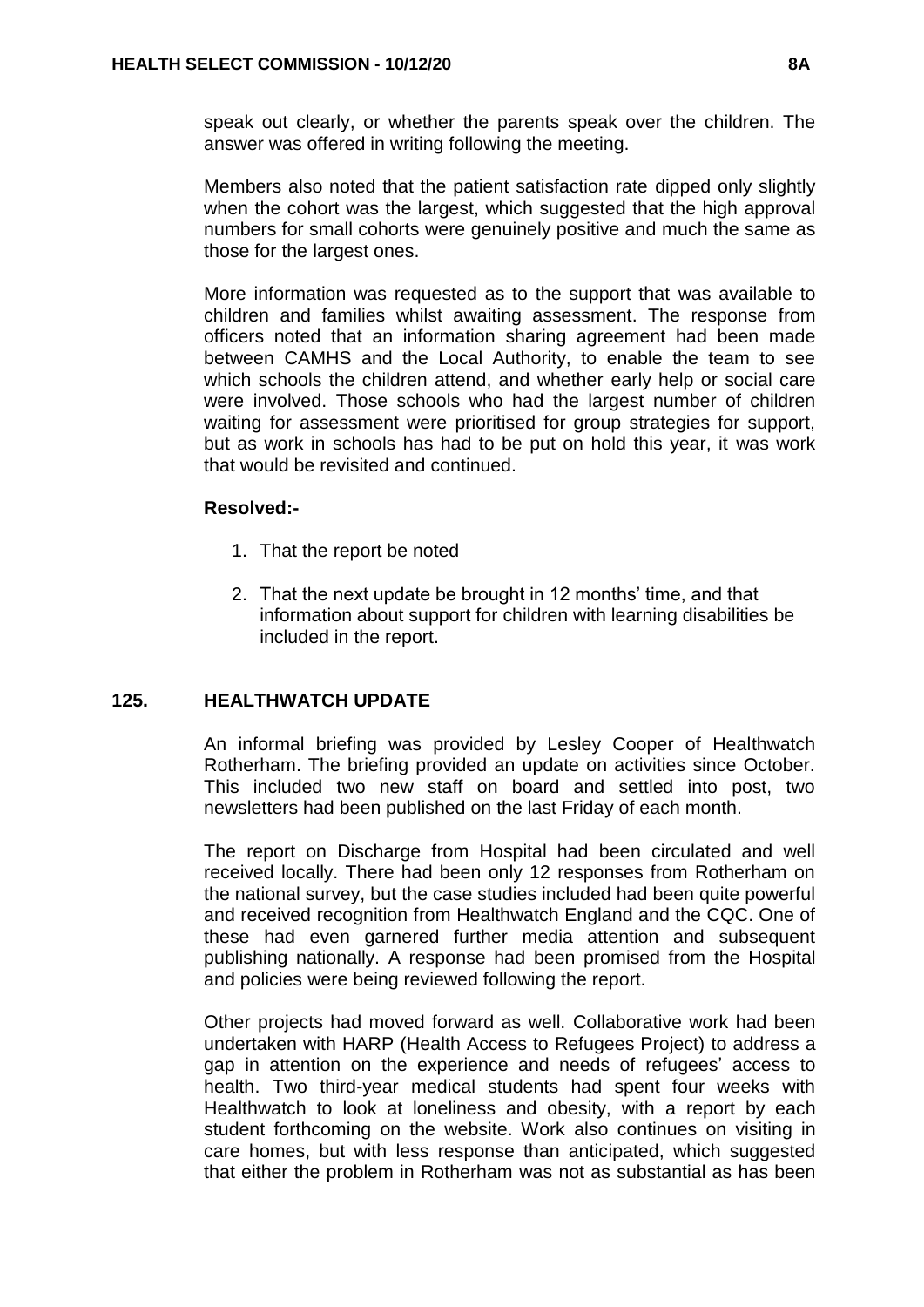raised nationally, or this issue is not something that people are eager to discuss. Therefore, a strategy would be developed to guide further work around this topic. It was also noted that a future report may focus also on the vaccination programme for COVID rather than a sole focus on the vaccination programme for flu. Now that the Healthwatch Newsletter is in circulation on a regular basis, intentions for the new year will also be examined after a breather, perhaps with a view to setting up coffee mornings and Healthwatch Hours to get public engagement as much as possible on a different topic each week.

The Chair announced that the Governance Advisor had offered to circulate the newsletter to Members.

In discussion, Members noted their appreciation for the newsletter and the Hospital Discharge Report. It was further observed that previous anecdotal experience of the discharge process seemed quite chaotic and lengthy, although, with COVID, delays are understandable. Members were very interested in the response elicited by the report.

The Chair also thanked Lesley for the update and lauded all the work that had been undertaken by Healthwatch Rotherham.

## **Resolved:-**

1. That the update be noted.

## **126. OUTCOMES FROM MENTAL HEALTH WORKSHOP 13 NOVEMBER 2020**

A briefing report was provided by the Governance Advisor regarding outcomes from the 13 November Scrutiny Workshop on Rotherham's response as a place in terms of mental health service provision. Four presentations from the CCG, RDASH, Public Health, and Adult Social Care comprised the workshop, including information on COVID 19, suicide prevention campaign, challenges that have been encountered, and responsive mitigation plans that are in place. These presentations gave a thorough picture of the response to mental health provision in Rotherham.

## **Resolved:-**

- 1. That the briefing be noted.
- 2. That arts avenues for suicide prevention be explored.